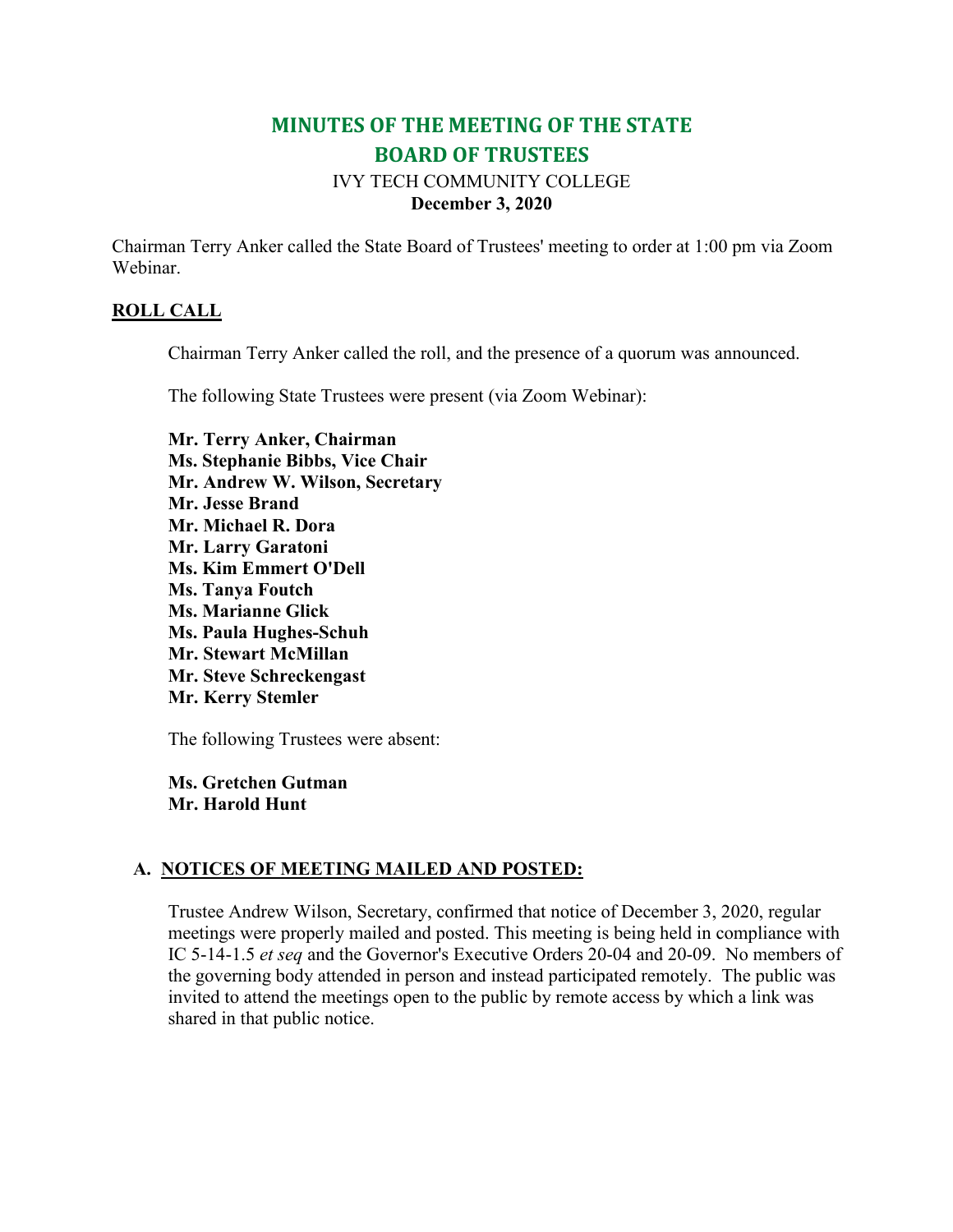### **B. APPROVAL OF BOARD MINUTES:**

Trustee Glick moved for approval of the minutes of the October 8, 2020 board meeting. Trustee Bibbs seconded the motion, and the motion carried unanimously.

| seer etar y txiiur ew "whson" caneu rom |             |
|-----------------------------------------|-------------|
| Terry Anker, Chair                      | "Aye"       |
| Stephanie Bibbs, Vice Chair "Aye"       |             |
| Andrew Wilson, Secretary                | "Aye"       |
| Jesse Brand                             | "Aye"       |
| Michael Dora                            | "Aye"       |
| Kim Emmert O'Dell                       | "Aye"       |
| Tanya Foutch                            | "Aye"       |
| Larry Garatoni                          | "Aye"       |
| Marianne Glick                          | "Aye"       |
| Gretchen Gutman                         | not present |
| Paula Hughes-Schuh                      | "Aye"       |
| Harold Hunt                             | not present |
| Stewart McMillan                        | "Aye"       |
| Steve Schreckengast                     | "Aye"       |
| Kerry Stemler                           | "Aye"       |
|                                         |             |

### **Secretary Andrew Wilson called roll**

### **C. COMMITTEE REPORTS:**

**Item 1** Chairman Anker called upon Trustee Michael Dora for a report from the **Academics & Student Experience Committee**. Trustee Dora reported there was one action item for approval.

Trustee Dora moved for approval of

Resolution 2020-43, Ivy Tech Community College of Indiana and Martin University Partnership

Trustee Brand seconded the motion, and the motion carried unanimously

The Board heard from Russ Baker, Vice President for Academic Affairs, on Guaranteed Admission. The biggest' gap' of TSAP legislation, from our perspective, is that students still had considerable doubt as to whether they would be admitted to the four-year institution of their choice. Guaranteed admission closes that uncertainty gap as long as the student chooses a program included within the initiative and then meets the GPA requirements upon graduating from Ivy Tech.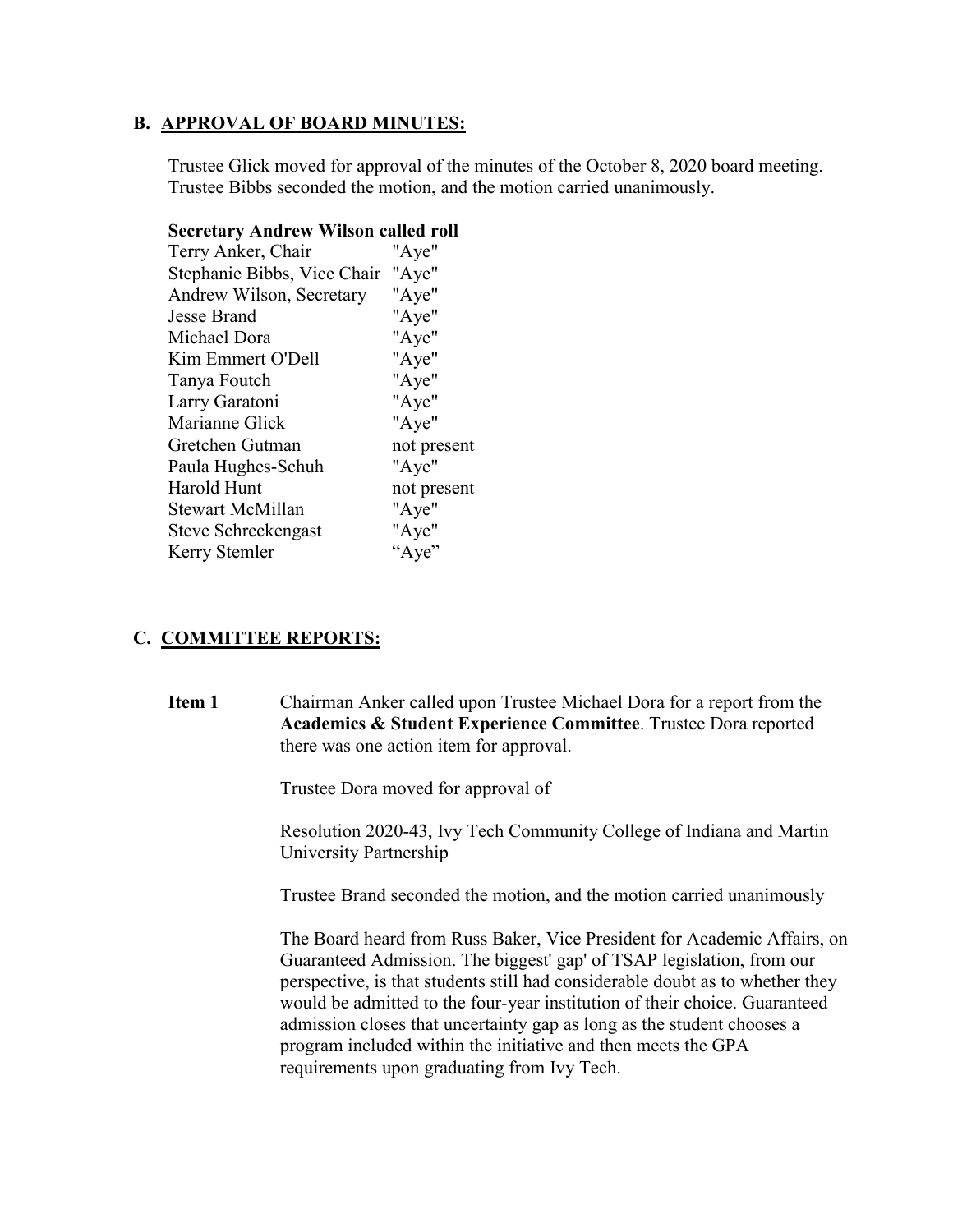Marcus Kolb, Assistant Vice President for College Accreditation, Learning Assessment, and Academic Quality, provided a Higher Learning Commission update.

- **Item 2** Chairman Anker called upon Trustee Gutman for a report from the **Audit Committee.** Trustee Gutman reported there were no action items for approval. Trustee Gutman reported the committee discussed many items. We discussed the reports to the confidential hotline, received an update on pending litigation and a cybersecurity report. We discussed the entrance conference related to the financial and federal compliance audits in August and the exit conference for the financial statement audit in November. The College received an unmodified opinion on the financial audit. We reviewed the audit schedule for 2020-21 and the three-year audit plan. We reviewed internal audit reports that had been issued since our last meeting.
- **Item 3** Chairman Anker called upon Trustee Jesse Brand for a report from the **Budget & Finance committee**. Trustee Brand reported there are three action items for approval. The Trustees received updates on the annual financial report & audit, accounts receivable write-offs, performance funding metrics, CHE budget recommendations, bond refunding – Series X, and fiscal year 2021 Budget Update.

Trustee Brand moved for approval

**Resolution 2020-45,** Approval of Accounts Receivable Write-Offs for the Fiscal Year Ending June 30, 2020

Trustee Hughes-Schuh seconded the motion

#### *Secretary Andrew Wilson called roll*

| Terry Anker, Chair          | "Aye"       |
|-----------------------------|-------------|
| Stephanie Bibbs, Vice Chair | " $Aye$ "   |
| Andrew Wilson, Secretary    | " $Aye$ "   |
| Jesse Brand                 | " $Aye$ "   |
| Michael Dora                | " $Aye$ "   |
| Kim Emmert O'Dell           | " $Aye$ "   |
| Tanya Foutch                | " $Aye$ "   |
| Larry Garatoni              | not present |
| Marianne Glick              | " $Aye$ "   |
| Gretchen Gutman             | not present |
| Paula Hughes-Schuh          | "Aye"       |
| Harold Hunt                 | not present |
| Stewart McMillan            | "Aye"       |
|                             |             |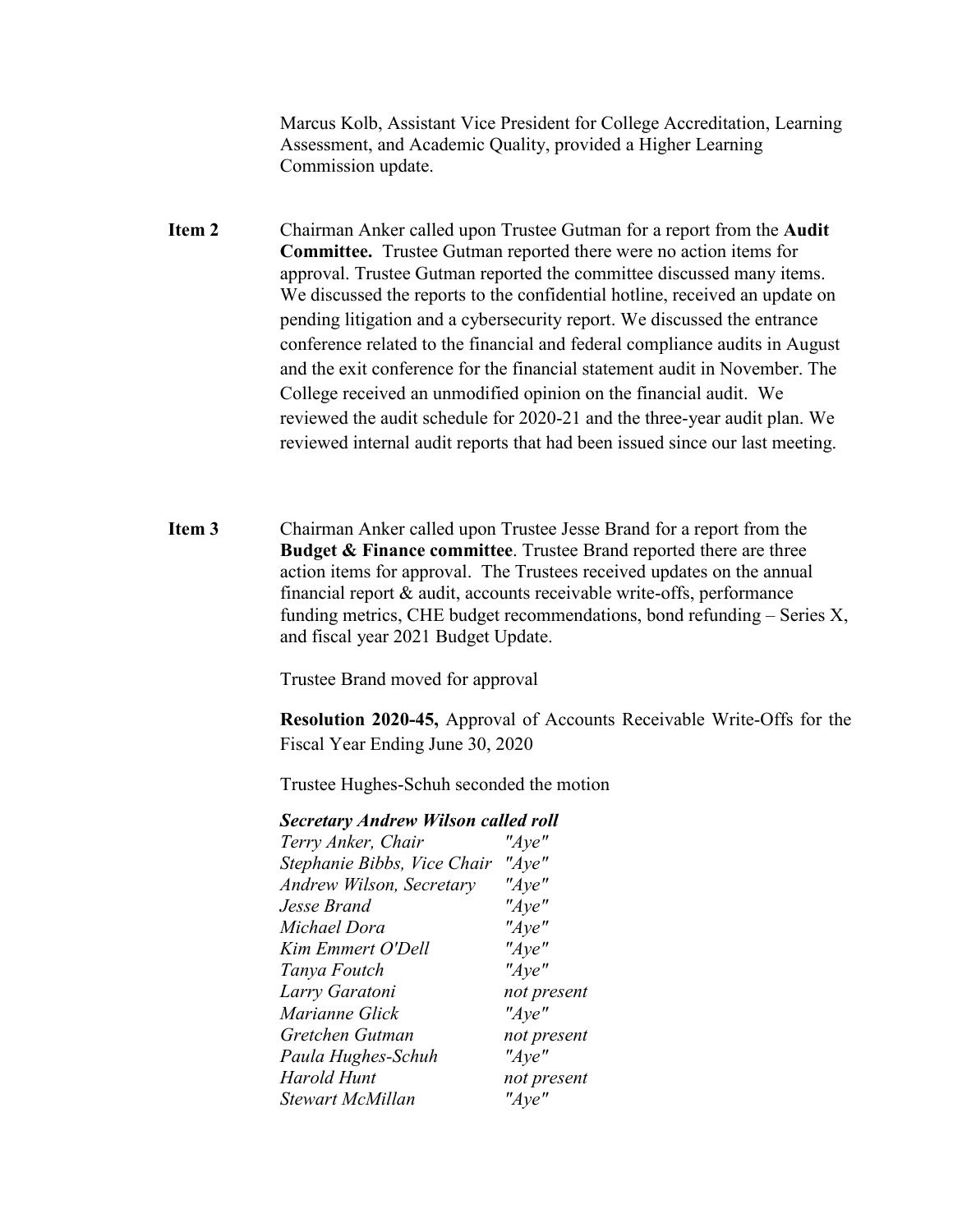| <b>Steve Schreckengast</b> | " $Aye$ " |
|----------------------------|-----------|
| Kerry Stemler              | " $Aye$ " |

The motion carried unanimously.

Trustee Brand moved for approval of

**Resolution 2020-46,** Approval of Contract for Custodial Services Fort Wayne Campus and Warsaw Site

| Tubles Hugheb Bendin Beconde               |  |
|--------------------------------------------|--|
| <b>Secretary Andrew Wilson called roll</b> |  |
| "Aye"                                      |  |
| " $Aye$ "                                  |  |
| " $Aye$ "                                  |  |
| "Aye"                                      |  |
| " $Aye$ "                                  |  |
| " $Aye$ "                                  |  |
| " $Aye$ "                                  |  |
| not present                                |  |
| "Aye"                                      |  |
| not present                                |  |
| "Aye"                                      |  |
| not present                                |  |
| "Aye"                                      |  |
| "Aye"                                      |  |
| "Aye"                                      |  |
|                                            |  |

Trustee Hughes-Schuh seconded the motion

The motion carried unanimously.

Trustee Brand moved for approval of

**Resolution 2020-47**, Resolution of the State Board of Trustees of the Trustees of Ivy Tech Community College of Indiana Authorizing the Issuance and Sale of One or More Series of Ivy Tech Community College Student Fee Bonds, for the Purpose of Refunding Certain Prior Debt and Certain Related Actions

Trustee Hughes-Schuh seconded the motion

*Secretary Andrew Wilson called roll Terry Anker, Chair "Aye" Stephanie Bibbs, Vice Chair "Aye" Andrew Wilson, Secretary "Aye" Jesse Brand "Aye"*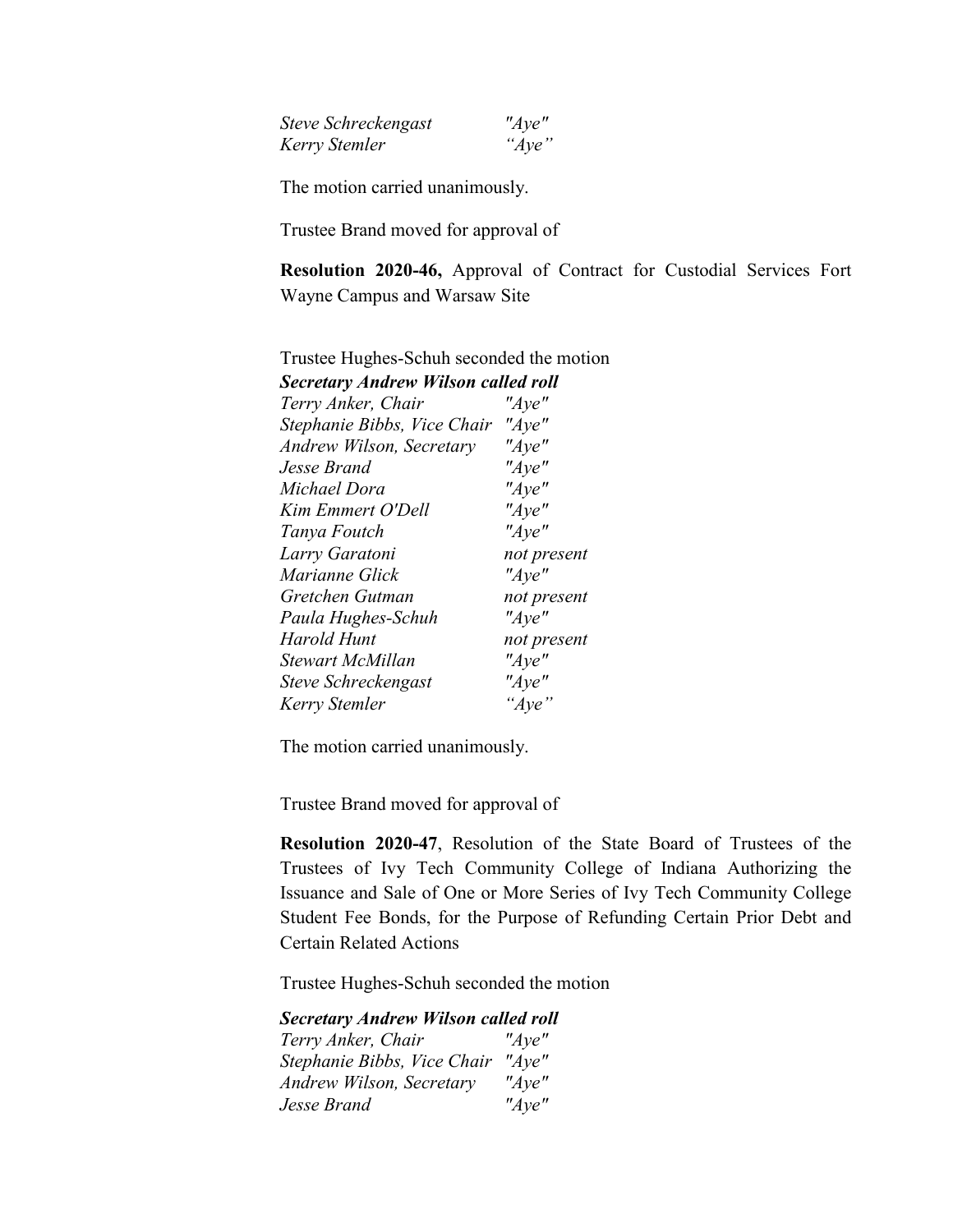| Michael Dora            | "Aye"       |
|-------------------------|-------------|
| Kim Emmert O'Dell       | "Aye"       |
| Tanya Foutch            | "Aye"       |
| Larry Garatoni          | not present |
| Marianne Glick          | " $Aye$ "   |
| Gretchen Gutman         | not present |
| Paula Hughes-Schuh      | " $Aye$ "   |
| <b>Harold Hunt</b>      | not present |
| <b>Stewart McMillan</b> | "Ave"       |
| Steve Schreckengast     | "Ave"       |
| Kerry Stemler           | "Ave"       |

**Item 4** Chairman Anker called upon Trustee Steve Schreckengast for a report from the **Building and Grounds Committee**. Trustee Schreckengast reported there are three action items for consideration and approval. The committee received an update on the status of XBE contract spend and an update on the electrical outage at the Muncie Campus

Trustee Schreckengast read a summary of the discussion by Chair Anker

The Committee will move forward with marketing of the building to sell, which may include engaging a broker, getting valuation, and/or public signage. No sale can be complete of this or any property without further action of the Trustees. While it may seem redundant to move into marketing of the building while still considering alternatives, value, use, and viability of the property will be, in part, best determined by this process. The Building and Grounds review will provide clarity as property utilization is further considered for this region.

The Committee will move forward with a review of alternatives in the region which may include this building or other space. The initial report will occur in February and will be complete no later than the April Trustee's meeting.

The Building and Grounds Committee will invite the perspective of the Chancellor, other staff, and the Campus Board (and, if appropriate, its special committees) to inform its review.

Other than customary maintenance expenses, no capital investments (other than those already approved) will be considered until the completion of the review.

Trustee Schreckengast moved for approval.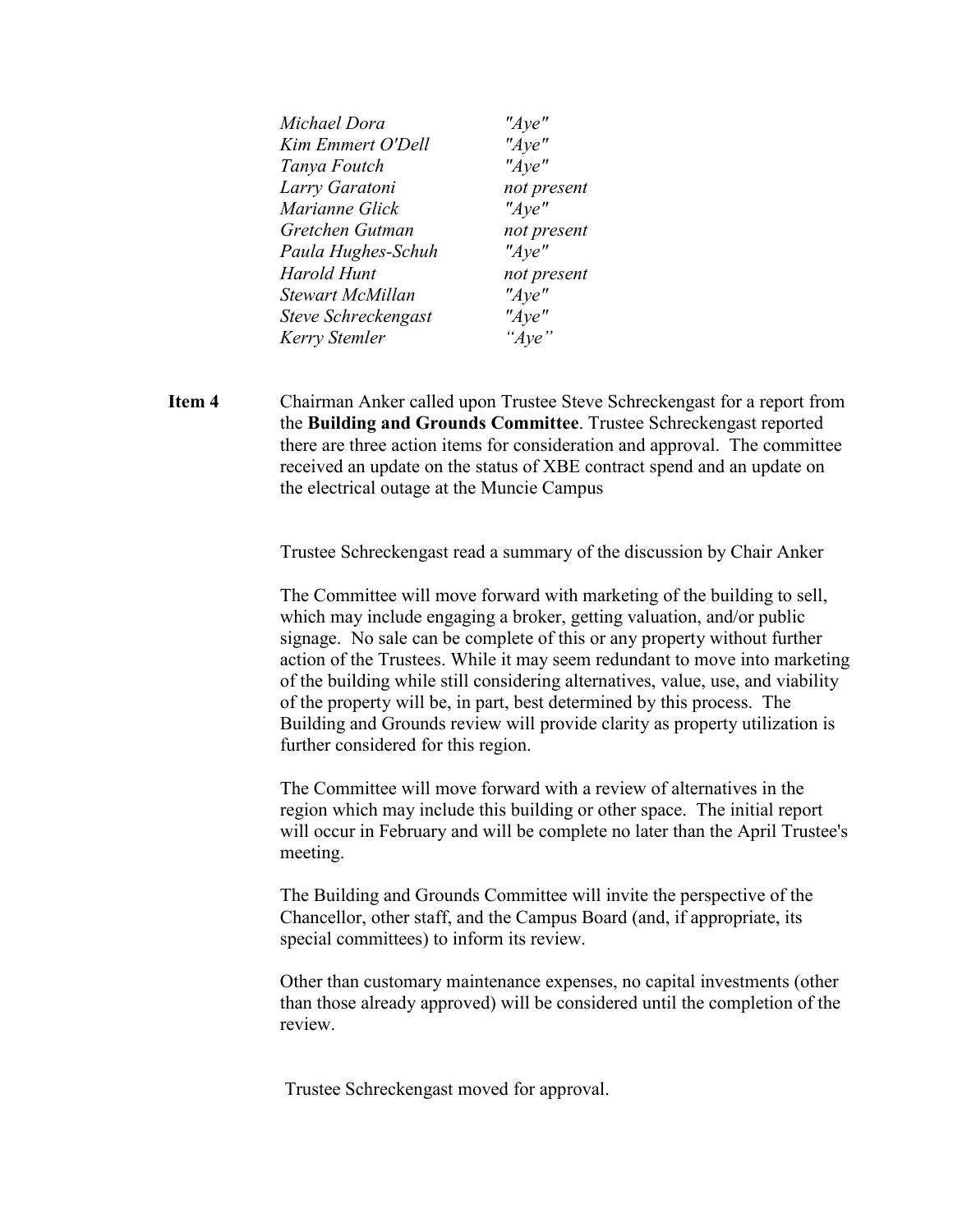**Resolution 2020-44,** Approval of Request to Sell Property in Michigan City

Trustee Dora seconded the motion

| Secretary Andrew Wilson called roll |             |
|-------------------------------------|-------------|
| Terry Anker, Chair                  | " $Aye$ "   |
| Stephanie Bibbs, Vice Chair         | " $Aye$ "   |
| Andrew Wilson, Secretary            | "Aye"       |
| Jesse Brand                         | " $Aye$ "   |
| Michael Dora                        | " $Aye$ "   |
| Kim Emmert O'Dell                   | " $Aye$ "   |
| Tanya Foutch                        | " $Aye$ "   |
| Larry Garatoni                      | not present |
| Marianne Glick                      | " $Aye$ "   |
| Gretchen Gutman                     | not present |
| Paula Hughes-Schuh                  | " $Aye$ "   |
| Harold Hunt                         | not present |
| <b>Stewart McMillan</b>             | " $Aye$ "   |
| Steve Schreckengast                 | "Aye"       |
| Kerry Stemler                       | "Aye"       |

- **Item 5** Chairman Anker calls upon Trustee Kerry Stemler for the Human Resources & Operations Committee report. Trustee Stemler reported there is nothing to report at this time.
- **Item 6** Chairman Anker called upon Trustee Wilson for a report from the **Workforce Alignment Committee.** Trustee Wilson reported there are no action items for approval. Sr. Vice President for Workforce and Careers Chris Lowery and members of his team, AVP for Workforce and Careers Dr. Stacy Townsley, VP for Business, Logistics, and Supply Chain Management Aaron Baute, and Mary Anne Sloan, VP for Healthcare and Statewide Nursing, along with Dr. Nichole Stitt, AVP of Curriculum, presented updates.

The month-long Taking Hoosiers to the Next Level (THNL) campaign before the second 8-week fall session resulted in over 2,700 enrollments in short-term certificates (CTs) in high demand fields within advanced manufacturing, business, healthcare, IT, transportation and logistics, and building and construction. The College partnered with the Department of Workforce Development in a first-ever direct "Ivy Tech push" to communicate to over 600,000 DWD clients the opportunity to receive 100% free training using CARES Act funding. Of those enrolled, we saw strong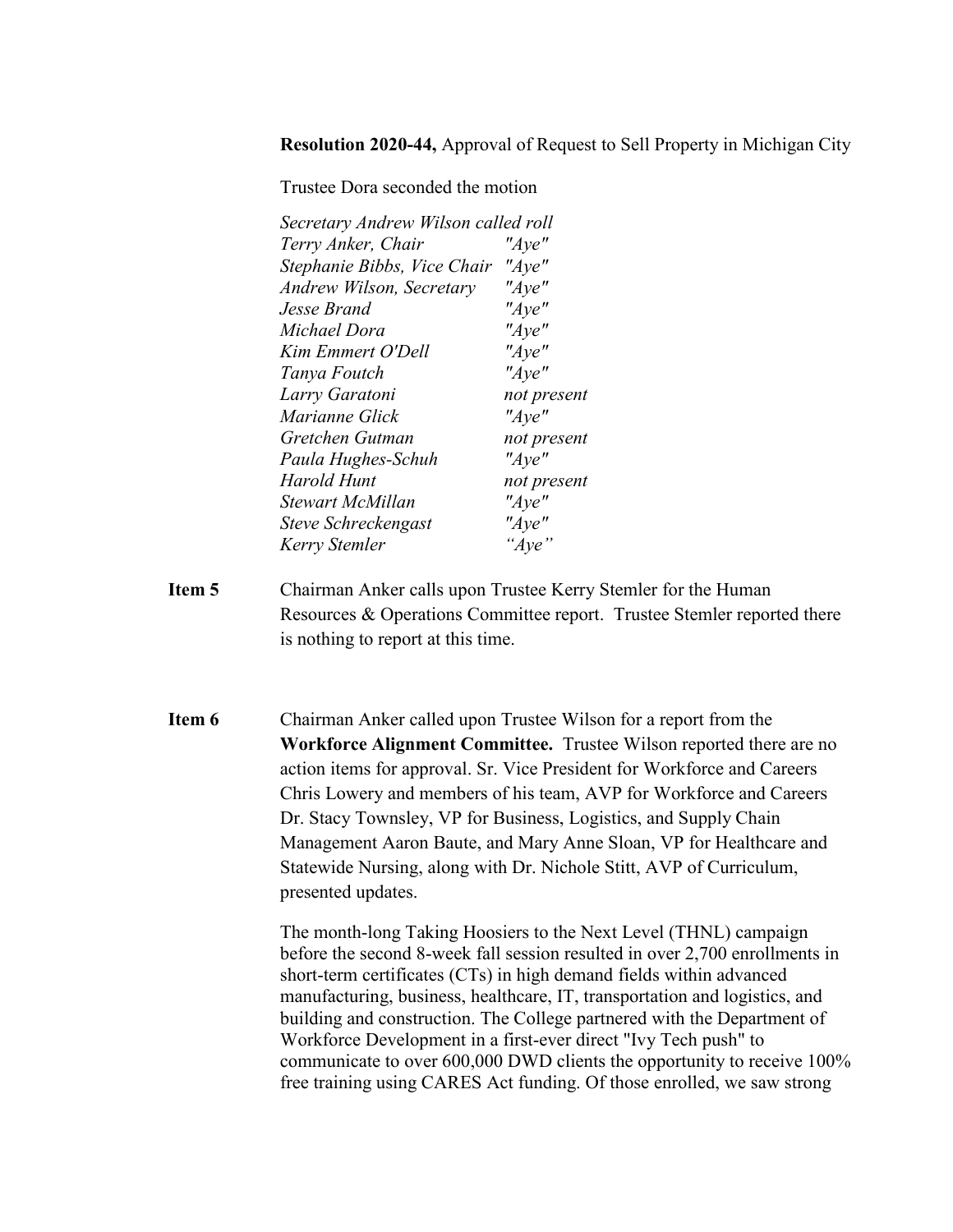representation by women (66%) and people of color (40%), with the highest enrollments in business (38%), IT (24%), and healthcare (20%).

The College has launched the design phase of a new Skills Academy concept closely aligning non-credit and credit offerings through skills mapping, employer partnerships, and student supports. In partnership with Education Design Lab (EDL) and community stakeholders, this initiative will develop by mid-2021 micro-credentialing pathways for IT, advanced manufacturing, and supply chain/logistics. Ivy Tech is one of six institutions nationwide selected to participate in EDL's Community College Growth Engine Fund.

Through CARES Act funding from the Governor's Workforce Cabinet, Ivy Tech is working with the Council for Adult and Experiential Learning (CAEL) to expand and standardize Prior Learning Assessment (PLA) opportunities for adult learners, starting with the School of Business.

The College also continues to develop a deeper engagement strategy with the community- and faith-based organizations and employers by creating a Bridges of Hope model that will connect and coordinate relief, educational opportunities, and employment transformation for adult students' cohorts neighborhood level.

The College's Insurance Industry Partnership includes over 30 industry members and has helped streamline and align credential offerings to industry needs. Enrollment increased from 3 students to over 120 in one semester.

As part of a recently refined program review process, the Library Technical Assistant Program was identified as a statewide candidate for closure; this program's resources can be deployed to support other programs.

The CDL Plus CT was approved by the Department of Education and will start in spring 2021 in partnership with the Indiana Motor Truck Association, Conexus, and Venture Logistics. This Supply Chain Management program has significantly benefited from the partnership with the Department of Workforce Development, and enrollment has almost doubled in the program over the past five years.

The Nursing and Health Sciences Limited Enrollment Program On-Line Application was provided, part of Release 2 of Ivy Connect. The new application system will "go-live" on March 15. The new application system will provide students a more efficient way to apply to the nursing and health sciences limited enrollment programs. They will allow students to select more than one program to apply to and up to three campus locations. The system will "auto-select" students based on predetermined criteria and will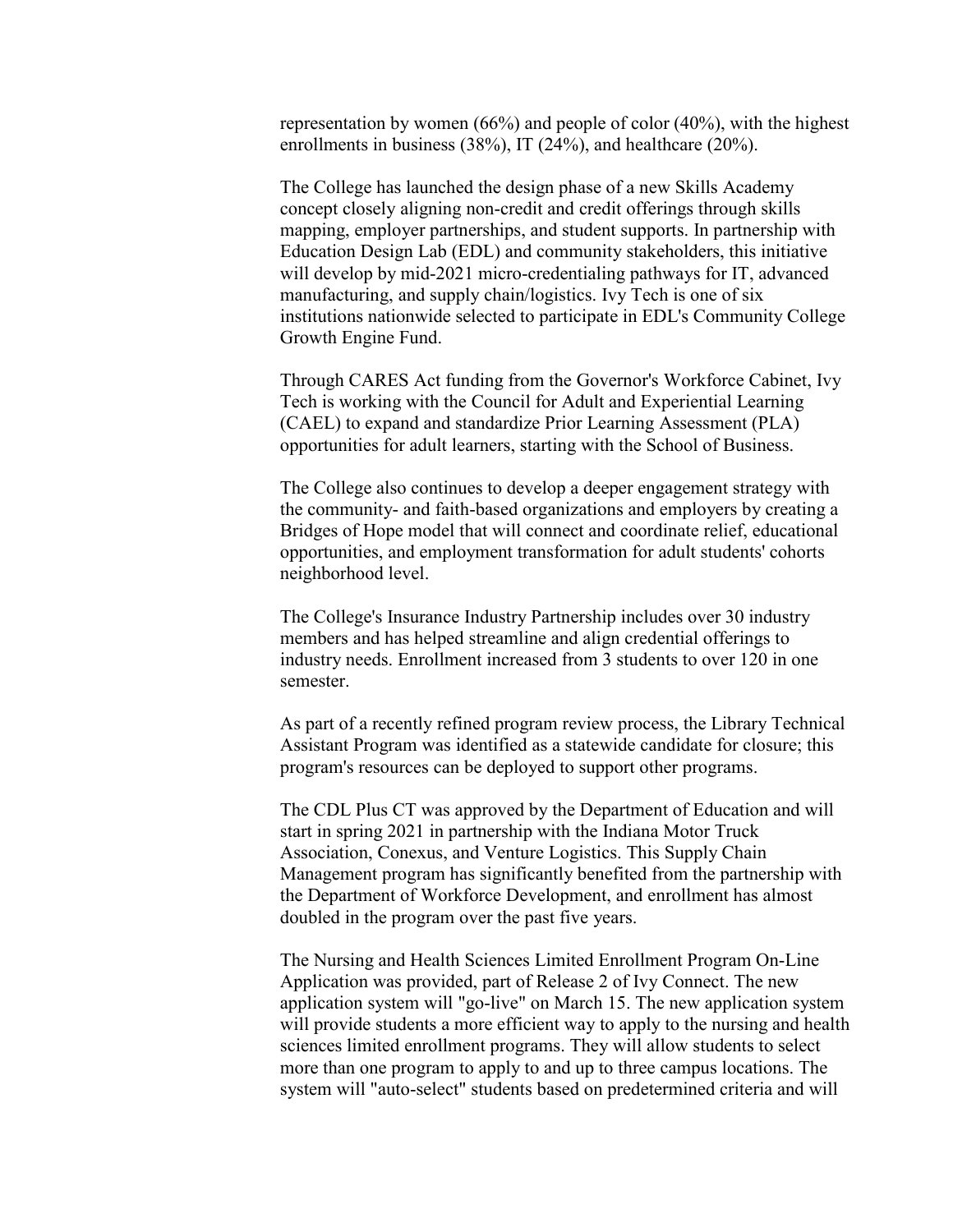allow program chairs and deans to select students if seats remain manually. Application data will be sharable across the State. It is believed that the new system will allow Ivy Tech to retain more students related.

### **D. TREASURER'S REPORT:**

Chairman Anker called upon Matt Hawkins, Sr. Vice President/Chief Financial Officer, to provide the Treasurer's Report.

The College received an unmodified audit opinion, best possible outcome, discussed indepth our account receivable write-off. The College's performance funding first state-level budget from CHE's next recommendation will come from the Governor and provide a report at the February Board meeting. Revenue is down \$7.4M to date. Tuition down \$11.9M, Investment Income up to \$4.9 monitoring spring revenue pattern closely. The Operating expenses are down \$8M to budget.

Trustee Glick moved for approval of the Treasurer's Report. Trustee Brand seconded the motion.

Trustee Brand seconded the motion

| Secretary Andrew Wilson called roll |             |
|-------------------------------------|-------------|
| Terry Anker, Chair                  | "Aye"       |
| Stephanie Bibbs, Vice Chair         | "Aye"       |
| Andrew Wilson, Secretary            | "Aye"       |
| <b>Jesse Brand</b>                  | "Aye"       |
| Michael Dora                        | "Aye"       |
| Kim Emmert O'Dell                   | "Aye"       |
| Tanya Foutch                        | "Aye"       |
| Larry Garatoni                      | not present |
| Marianne Glick                      | "Aye"       |
| Gretchen Gutman                     | "Aye"       |
| Paula Hughes-Schuh                  | "Aye"       |
| Harold Hunt                         | not present |
| <b>Stewart McMillan</b>             | "Aye"       |
| Steve Schreckengast                 | "Aye"       |
| Kerry Stemler                       | "Aye"       |

The motion carried unanimously

# **E. STATE OF THE COLLEGE**

Chairman Anker called upon President Ellspermann to provide her State of the College report. President Ellspermann welcomed President of Martin University Dr. Sean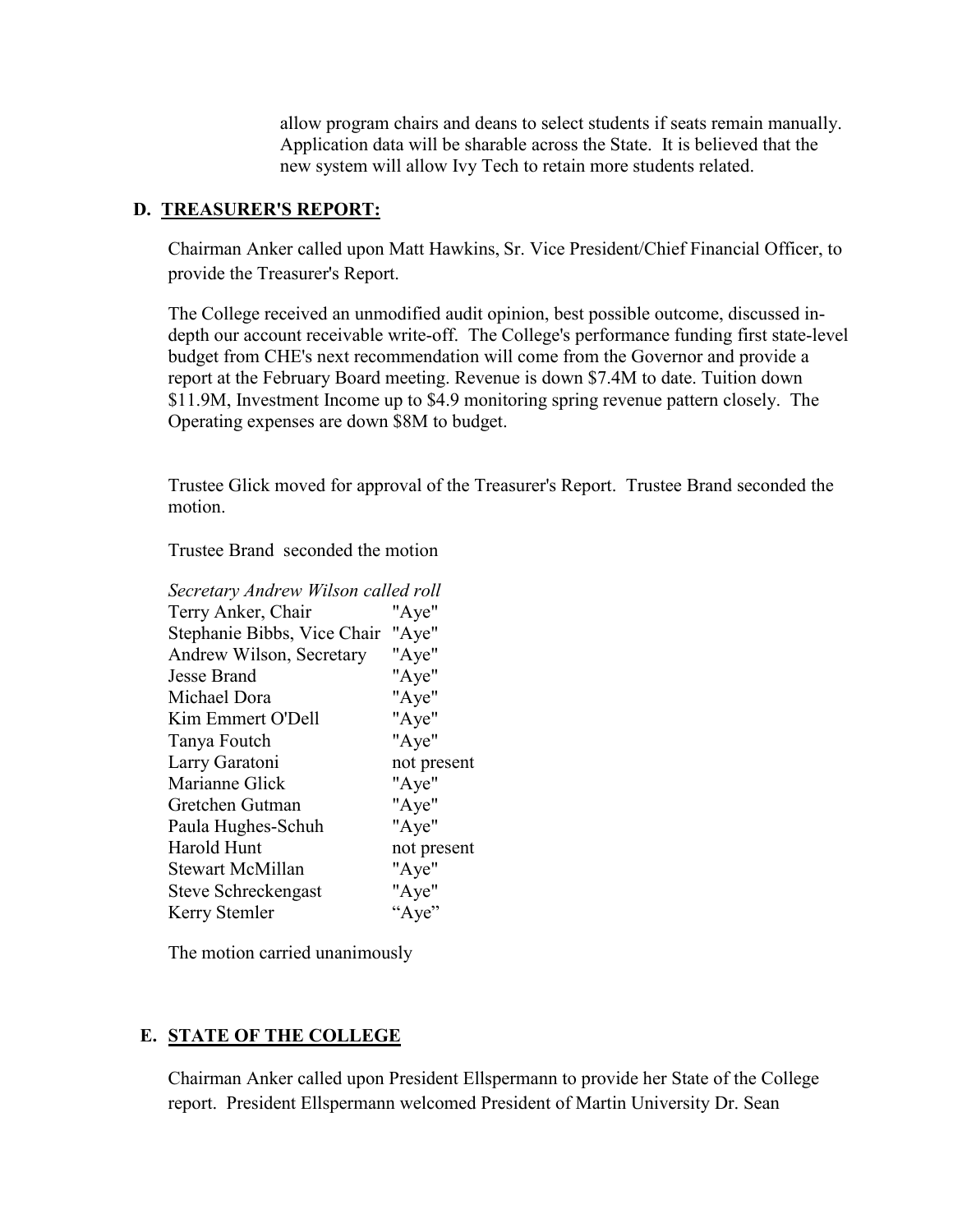Huddleston, Mattie Jones and Marcus Kolb to provide update on the Ivy Tech and Martin Universtiy partnership. President Ellspermann welcomed the College Jo Carlin, Vice President Recruitment and Enrollment Management, and the newly promoted Mia Johnson as Chancellor of our Anderson Campus.

President Ellspermann provided the COVID-19 Operational update, Strategic Plan metrics updates, and Capital project prioritization.

# **F. OLD BUSINESS**

Chairman Anker called for old business, but there was none.

### **G. NEW BUSINESS**

Chairman Anker called for new business.

Trustee Glick moved for approval of

**Resolution 2020-48,** Appointment of Campus Board of Trustees

Trustee Foutch seconded the motion

| Secretary Andrew Wilson called roll |             |
|-------------------------------------|-------------|
| Terry Anker, Chair                  | "Aye"       |
| Stephanie Bibbs, Vice Chair         | "Aye"       |
| Andrew Wilson, Secretary            | "Aye"       |
| Jesse Brand                         | "Aye"       |
| Michael Dora                        | "Aye"       |
| Kim Emmert O'Dell                   | "Aye"       |
| Tanya Foutch                        | "Aye"       |
| Larry Garatoni                      | Not Present |
| Marianne Glick                      | "Aye"       |
| Gretchen Gutman                     | "Aye"       |
| Paula Hughes-Schuh                  | "Aye"       |
| Harold Hunt                         | Not Present |
| <b>Stewart McMillan</b>             | "Aye"       |
| Steve Schreckengast                 | "Aye"       |
| Kerry Stemler                       | "Aye"       |
|                                     |             |

Trustee Hughes-Schuh moved for approval of

**Resolution 2020-49,** Resolution on Performance and Compensation Metrics

Trustee Foutch seconded the motion